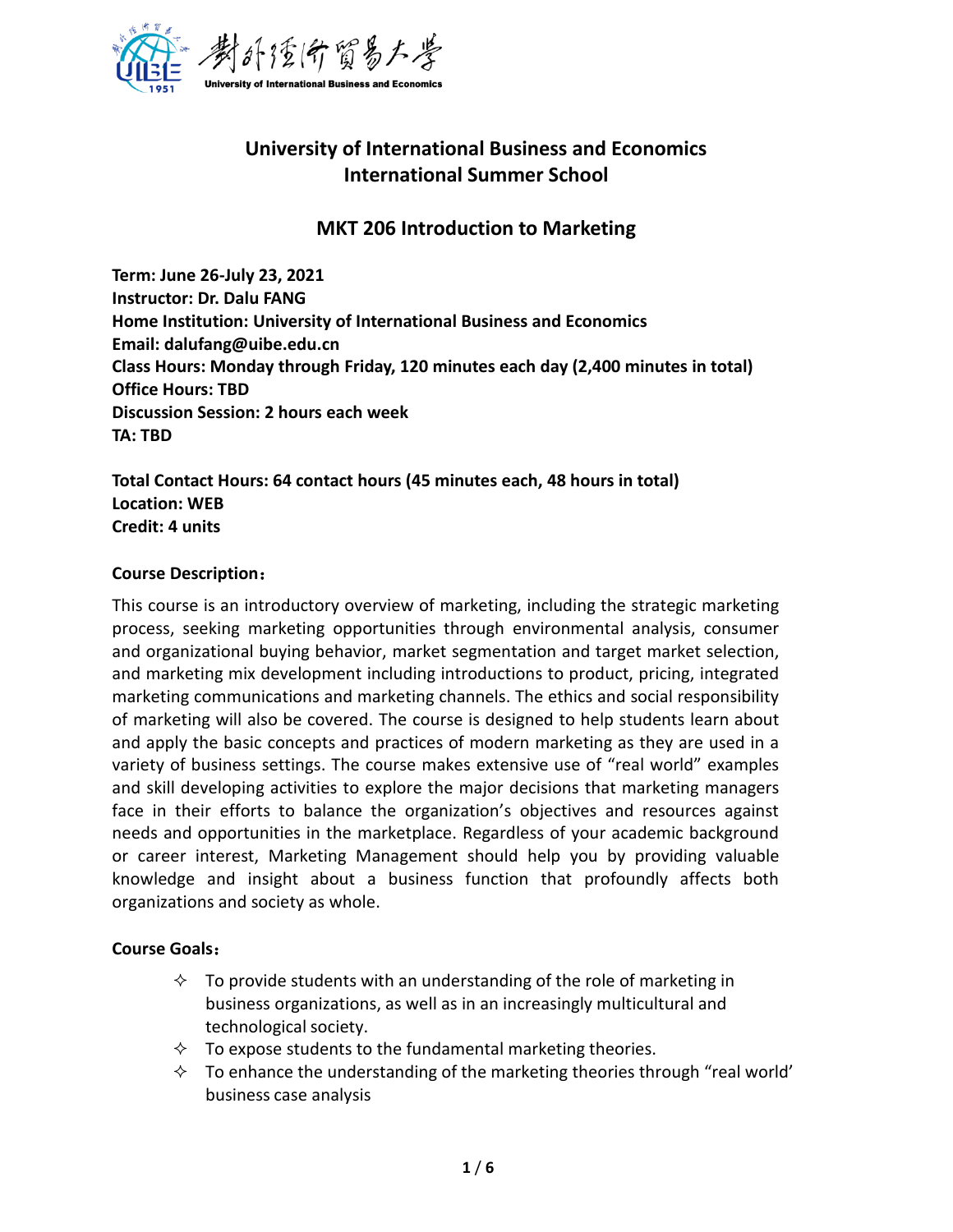

 $\diamond$  To emphasize the importance of ethical and socially responsible behavior in marketing.

### **Course Structure**:

This course is organized to flow from the general to the specific. We begin with a general overview of marketing, the strategic marketing process and the marketing environment. We move to a review of consumer behavior and the consumer decisionmaking process, and then examine how organizations identify and select target markets. We next begin to focus on specific components of marketing strategy such as product and brand management, pricing techniques and strategies, retailing and wholesaling, advertising and public relations. We conclude with an exploration of global marketplace and sustainable marketing social responsibility and ethics.

#### **Required Textbook**:

- 1. P. Kotler and G.Armstrong, *Principles of Marketing*, 16th Edition, Pearson, 2016, ISBN-10: 0133795020, ISBN-13: 978-0133795028
- 2. Supplementary readings distributed in class, including journal articles and case studies.

#### **Course Evaluation**:

| A. Class participations                     | 10% |
|---------------------------------------------|-----|
| B. Tests                                    | 45% |
| C. Groups Projects                          |     |
| 1. Case Analysis                            | 15% |
| 2. Marketing Plan                           |     |
| Plan Part I – Consumer and Market Profile   | 10% |
| Plan Part II - Marketing Strategy           | 10% |
| Plan Part III - Marketing Plan Presentation | 10% |

#### **Description of Course Evaluation**:

#### **A. Class participation**

Number of videos finished in time, excellent classroom discussion on the Marketing Spotlights or on any other component of the course, supported by adequate preparation, is an important component of the class participation grade. Class participation will be 10% of the final grades.

#### **B. Tests**

The 3 tests are inclusive from chapters of the textbook material, each test accounts for 15%, 45% in total.

#### **C. Group Projects**

Groups of 4-6 students will be formed at the beginning of the semester. The group-based projects will make up for 45% of students' final grades. The following two tasks will be assigned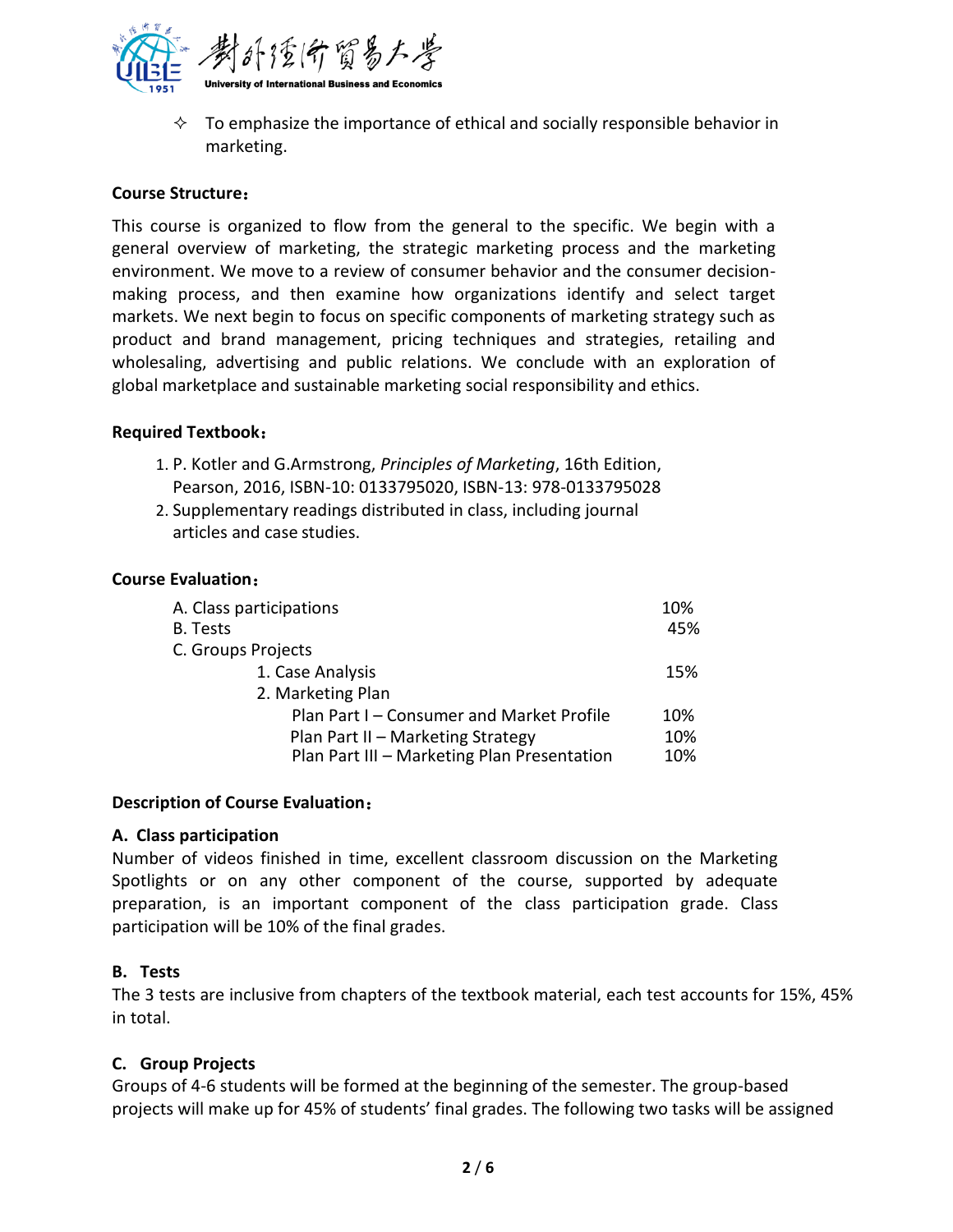

to the students and they will be graded as a group:

# **1. Case Analysis**

Performance on Case Analysis will be 15% of the course grade. Each group can choose one case to present. All the group members are asked to present the analysis of the case by Zoom meeting. Requirements for Case Analysis will be given before the presentation.

# **2. Marketing Plan (MP)**

Each group will be assigned a specific industry from which they will choose a product to build a Marketing Plan. Groups will submit their product idea on July 6 for approval.

A short, one-page (typed) description is required at this date. In case students want to change the product idea after the submission deadline, they need approval from the instructor.

# There are 3 parts to the Marketing Plan

#### **Part I: The Consumer and Market Profile**

For this part of the assignment, each group is required to provide an in-depth analysis of the consumer and the market within which the product will be sold.

#### **Part II: The Marketing Strategy**

This part of the Marketing Plan will use the 4 P marketing mix strategy, including each group's financial calculations, export considerations, and implementation of the product plan. This strategy is specifically constructed for the target market the group describes in the Consumer and Market Profile part of the assignment.

#### **Part III: The Marketing Plan Presentation**

During the last 2 classes, each group will be assigned a time to present both parts of their Marketing Plan. Each group will have a maximum of 20 minutes to present, with 5 minutes for questions from the instructor and the class. Please note that all group members are asked to present the Marketing Plan. In addition, all groups should submit the final PPT slides of their marketing plan presentation on the first day of presentation (**July 22**)

#### **Grading Scale**:

Assignments and examinations will be graded according to the following grade scale: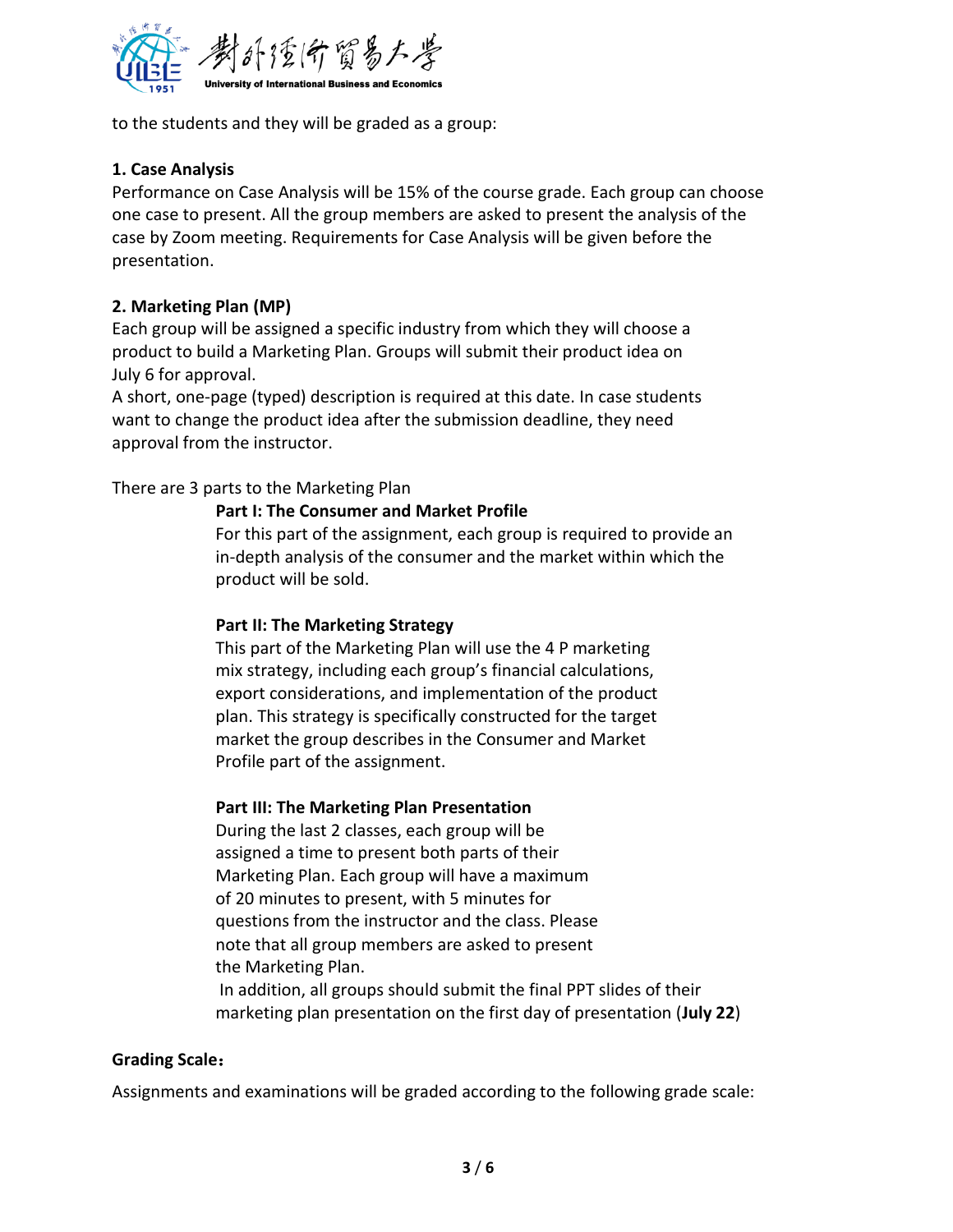

|    | 90-100 |      | 72-74    |
|----|--------|------|----------|
| А- | 85-89  |      | 68-71    |
| B+ | 82-84  | اسمه | 64-67    |
|    | 78-81  |      | 60-63    |
| в- | 75-77  |      | below 60 |

#### **Academic Integrity**:

Students are responsible for knowing policy regarding academic honesty.

The University of International Business and Economics expects students to be honest in their academic work. Academic dishonesty is viewed as a serious violation of university rules and such misconduct is not accepted by academic community. In particular, students must refrain from plagiarism, cheating and collusion in connection with examinations, submitting substantially the same piece of work to different classes and must fully acknowledge all the sources of ideas and all assistance received in work submitted to the instructor for evaluation. Violation of the rules of academic honesty may lead to suspension or disqualification of the student from further study at the University.

#### **Tentative Course Schedule:**

| Date                        | <b>Topic</b>                                                                                                                 | <b>Notation</b>                      |
|-----------------------------|------------------------------------------------------------------------------------------------------------------------------|--------------------------------------|
| Day 1<br>[Mon, 28<br>June]  | Kick-off session: Introduction to course<br><b>An Overview of Marketing</b>                                                  | <b>Final Groups</b><br><b>Set Up</b> |
| Day 2<br>[Tue,29<br>June]   | <b>Marketing: Creating and Capturing Customer</b><br><b>Value</b>                                                            | <b>Chapter 1</b>                     |
| Day 3<br>[Wed, 30<br>June]  | <b>Company and Marketing Strategy: Partnering to</b><br><b>Build Customer Engagement, Value, and</b><br><b>Relationships</b> | <b>Chapter 2</b>                     |
| Day 4<br>[Thurs, 1<br>July] | <b>Analyzing the Marketing Environment</b><br>Case Analysis 1: Tesla Shanghai factory                                        | <b>Chapter 3</b>                     |
| Day 5<br>[Fri, 2 July]      | <b>Managing Marketing Information to Gain</b><br><b>Customer Insights</b>                                                    | <b>Chapter 4</b>                     |
| Day 6<br>[Sat, 3 July]      | <b>Discussion hours</b>                                                                                                      |                                      |
| Day 7<br>[Mon, 5<br>July]   | Test 1 (Chapters 1-4)                                                                                                        |                                      |

*Note: The following are approximate topics and dates. I reserve the right to make changes as necessary.*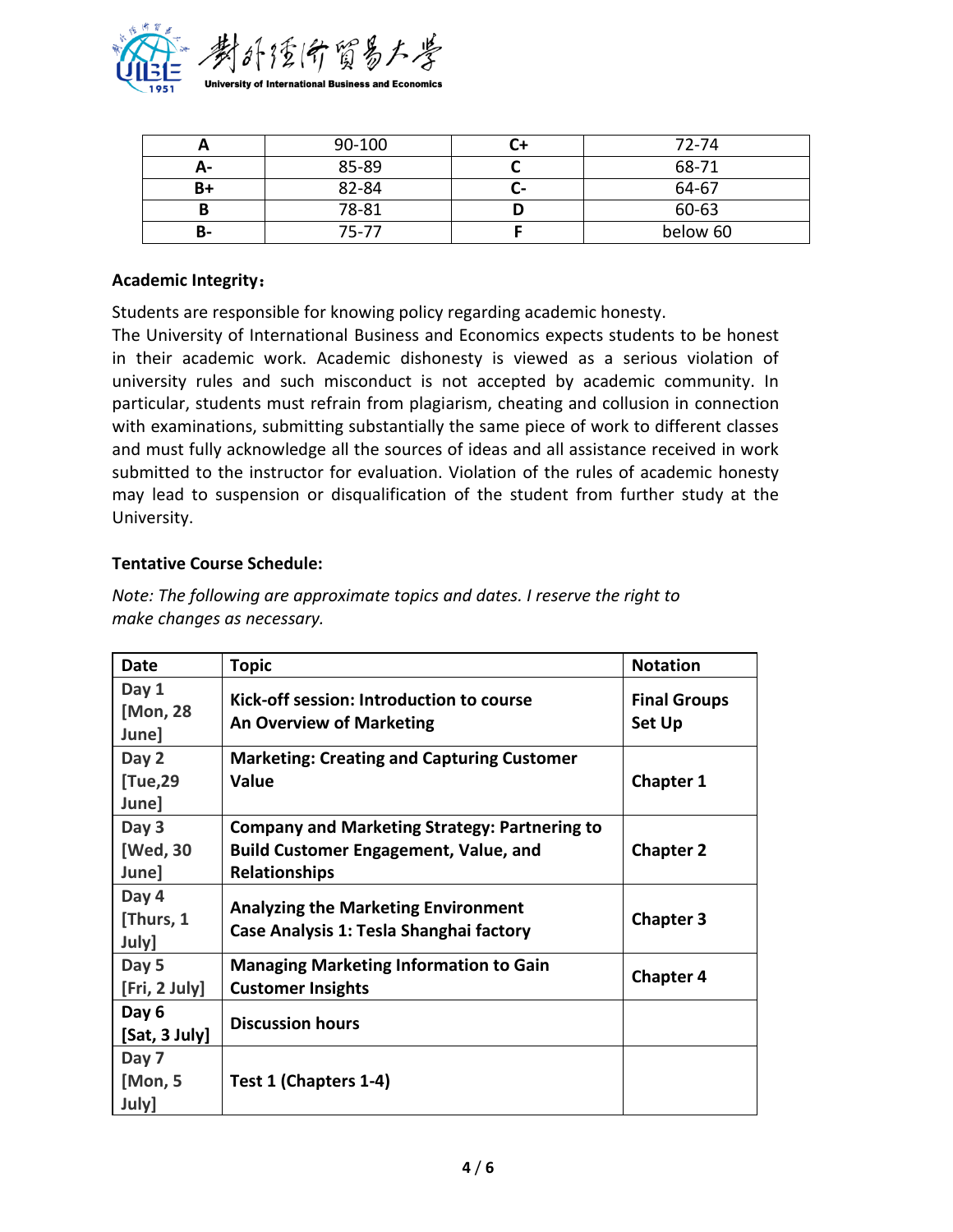

| Day 8<br>[Tue, 6          | <b>Consumer Markets and Consumer Buyer</b><br><b>Behavior</b> | <b>Chapter 5</b><br><b>Hand in MP</b> |
|---------------------------|---------------------------------------------------------------|---------------------------------------|
| July]                     |                                                               | Idea                                  |
| Day 9                     | <b>Business Markets and Business Buying Behavior</b>          |                                       |
| [Wed, 7                   | <b>Customer-Driven Marketing Strategy: Creating</b>           | Chapter 6,7                           |
| July]                     | <b>Value for Target Customers</b>                             |                                       |
|                           | <b>Case Analysis 2: Pinduoduo</b>                             |                                       |
| <b>Day 10</b>             | <b>Product, Services, and Brands: Building Customer</b>       |                                       |
| [Thurs, 8                 | Value                                                         | Chapter 8,9                           |
| July]                     | Developing New Products and Managing the                      |                                       |
|                           | <b>Product Life Cycle</b>                                     |                                       |
| <b>Day 11</b>             | <b>Pricing: Understanding and Capturing Customer</b>          | Chapter 10                            |
| [Fri, 9 July]             | Value                                                         |                                       |
| <b>Day 12</b>             |                                                               |                                       |
| [Sat, 10                  | <b>Discussion hours</b>                                       |                                       |
| July]                     |                                                               |                                       |
| <b>Day 13</b>             | <b>Pricing Strategies</b>                                     |                                       |
| [Mon, 12                  | Case Analysis3: "11.11" in China                              | Chapter 11                            |
| July]                     |                                                               |                                       |
| <b>Day 14</b>             |                                                               |                                       |
| [Tue, 13                  | <b>MIDTERM READING</b>                                        | Chapter 1-11                          |
| July]                     |                                                               |                                       |
| <b>Day 15</b>             |                                                               |                                       |
| [Wed, 14                  | <b>MIDTERM EXAM (Chapters 1-11)</b>                           |                                       |
| July]                     |                                                               |                                       |
| <b>Day 16</b>             | <b>Marketing Channels: Delivering Customer Value</b>          |                                       |
| [Thurs, 15                | <b>Retailing and Wholesaling</b>                              | Chapter 12,13                         |
| July]                     |                                                               |                                       |
| Day 17                    | <b>Communicating Customer Value: Integrated</b>               | Chapter 14<br>Part I of MP            |
| [Fri, 16                  | <b>Marketing Communications</b>                               |                                       |
| July]                     |                                                               | <b>Due</b>                            |
| Day18                     | <b>Discussion hours</b>                                       |                                       |
| [Sat, 17                  |                                                               |                                       |
| July]                     |                                                               |                                       |
| <b>Day 19</b><br>[Mon, 19 | <b>Presentation Skill: Formulating your Marketing</b>         | Q&A for MP                            |
| July]                     | Plan                                                          |                                       |
| <b>Day 20</b>             | <b>Sustainable Marketing Social Responsibility and</b>        |                                       |
| [Tue, 20                  | <b>Ethics</b>                                                 | <b>Chapter 20</b>                     |
| July]                     | Case Analysis4: The Volkswagen "Diesel Gate"                  |                                       |
| <b>Day 21</b>             |                                                               |                                       |
| [Wed, 21                  |                                                               |                                       |
|                           | Test 2 (Chapters 12,13,14,20)                                 |                                       |
| July]                     |                                                               |                                       |